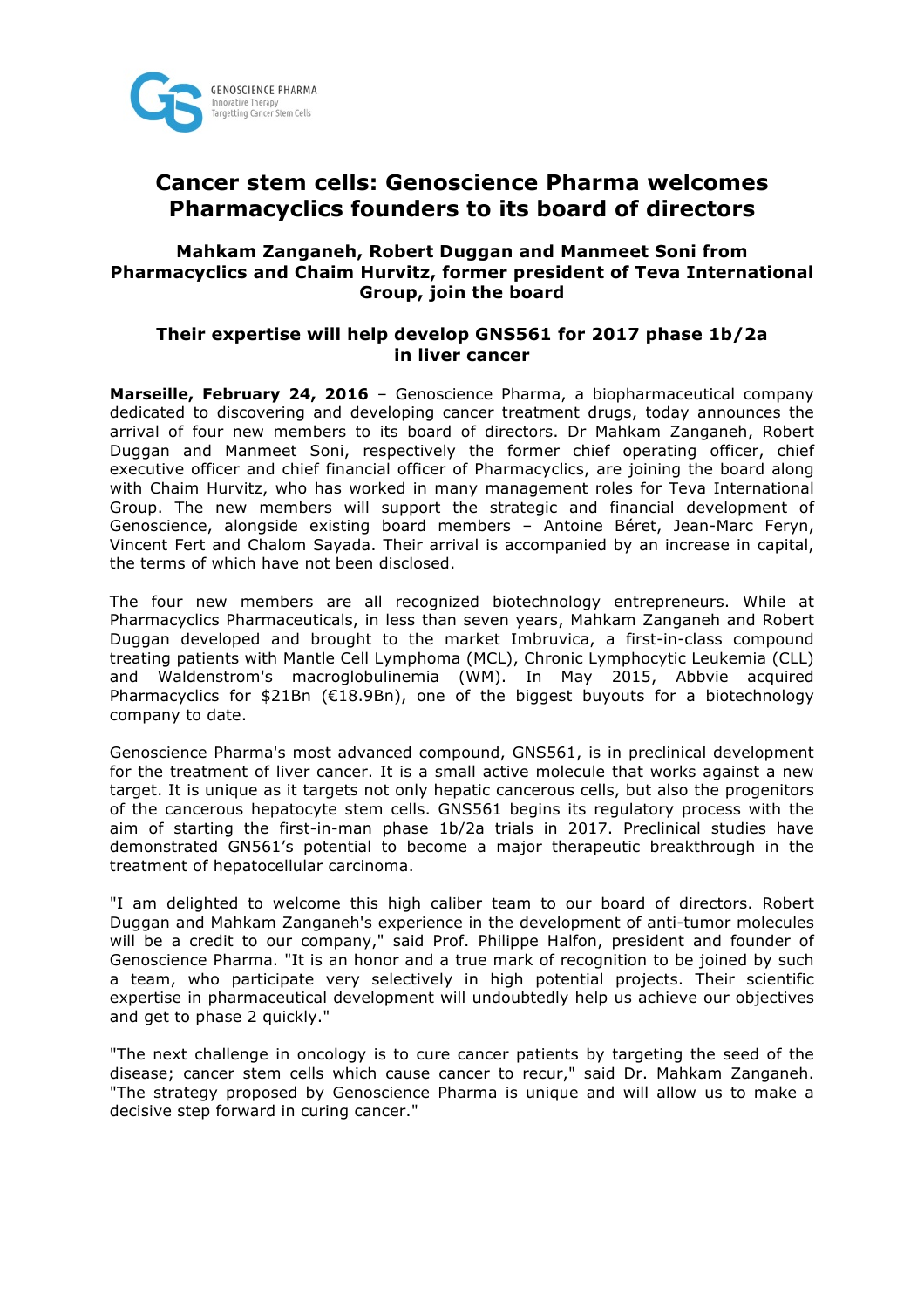

#### **About cancer stem cells**

Since 2012, Genoscience has been involved in an ambitious program to discover and develop compounds that target cancer stem cells. These stem cells, which are ultraresistant to traditional chemotherapy and radiotherapy, form a minority subpopulation of the cells in a tumor and are responsible for tumor growth and metastases. They renew themselves indefinitely, differentiating themselves to form and maintain the tumor tissue. These cells do not respond to conventional chemotherapy that targets the majority of differentiated tumor cells. This explains the indefinite development of tumors as well as metastases and relapses. Consequently, eradicating cancer stem cells is essential in order to achieve lasting clinical remission and to improve the prognosis of cancer patients.

Genoscience is one of the pioneers in this emerging domain of cancer biology, which aims to revolutionize the traditional approach to treating cancer. Genoscience's main candidate, GNS561, is also under evaluation for treating other cancers (kidney and colorectal), which could respond to its first-in-class action mechanism.

#### **About liver cancer**

Liver cancer (or HCC - hepatocellular carcinoma) is the third most common cause of death by cancer in the world<sup>1</sup>. The medical needs for treating it are considerable and not yet resolved. The only existing chemotherapy treatment for HCC is sorafenib, which slightly increases survival rates, but has many adverse effects<sup>2</sup>.

#### **About Genoscience Pharma**

Genoscience Pharma is a biopharmaceutical company dedicated to the discovery and development of cancer treatment drugs. After developing and licensing two compounds to combat hepatitis C, Genoscience Pharma is now focusing on developing a new family of compounds targeting cancer stem cells, to offer an alternative to existing cancer treatments. Genoscience Pharma uses an original action method based on proprietary molecules and on the scientific expertise of its management team (managers, drug developers and international venture capitalists who are experienced in the pharmaceutical and biotechnology industry). Founded by Dr. Philippe Halfon in 2001 and based in Marseille, France, the company has ten employees.

http://www.genosciencepharma.com

#### **About the new members of Genoscience board of directors**

**Robert Duggan** is the founder and principal of a venture capital and securities investment firm, Robert W. Duggan & Associates. He has served as an adviser, investor and director of numerous small and large businesses with an emphasis on computer technologies, medical products, consumer retail goods and outdoor media communication. Three of his venture capital companies have become publicly traded securities on either the New York Stock Exchange or NASDAQ. Two additional ventures have been sold to Fortune 500 companies.

His most recent position was chief executive officer at Pharmacyclics Inc., from 2009 until 2015. Mr. Duggan also served as chief executive officer of Computer Motion, Inc. from 1997-2003.Duggan studied economics at the University of California, Santa Barbara and business management at UCLA. In 2015, Mr Duggan was recognized as one of the top 20 most influential executives in the biopharmaceutical field. In 2002, he received the 'Legion d'honneur' from the French President.

<u> 1989 - Jan Samuel Barbara, margaret e</u>

<sup>1</sup> Ferlay J, et al. Int J Cancer. 2010;127:2893-2917

<sup>&</sup>lt;sup>2</sup>Llovet et al. NEJM 359, 2008